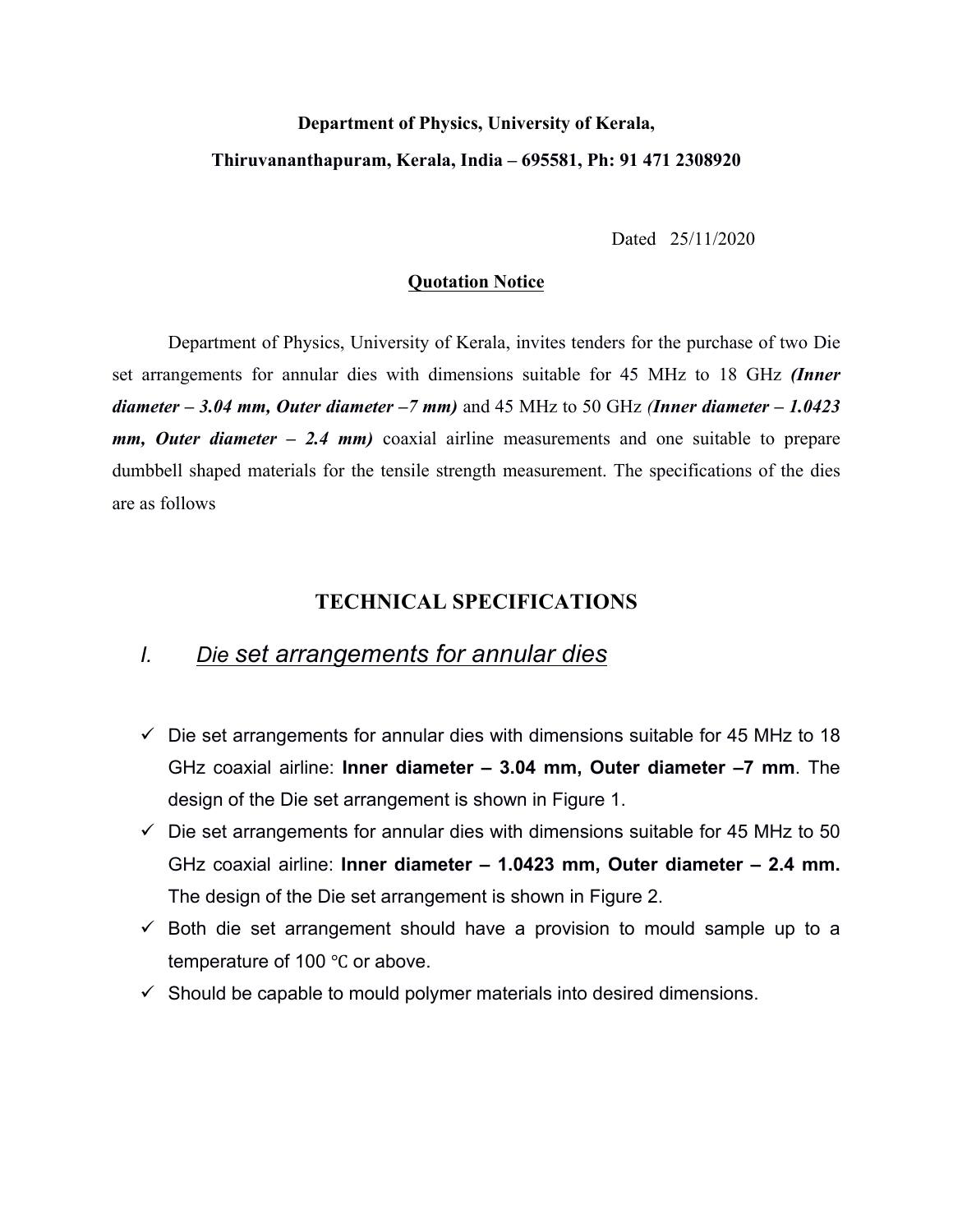

 $\checkmark$  Die material should have proper coating to resist corrosion and contamination.

Figure 1. design of the die set arrangements for annular dies with dimensions suitable for 45 MHz to 18 GHz coaxial airline (Inner diameter – 3.04 mm, Outer diameter –7 mm).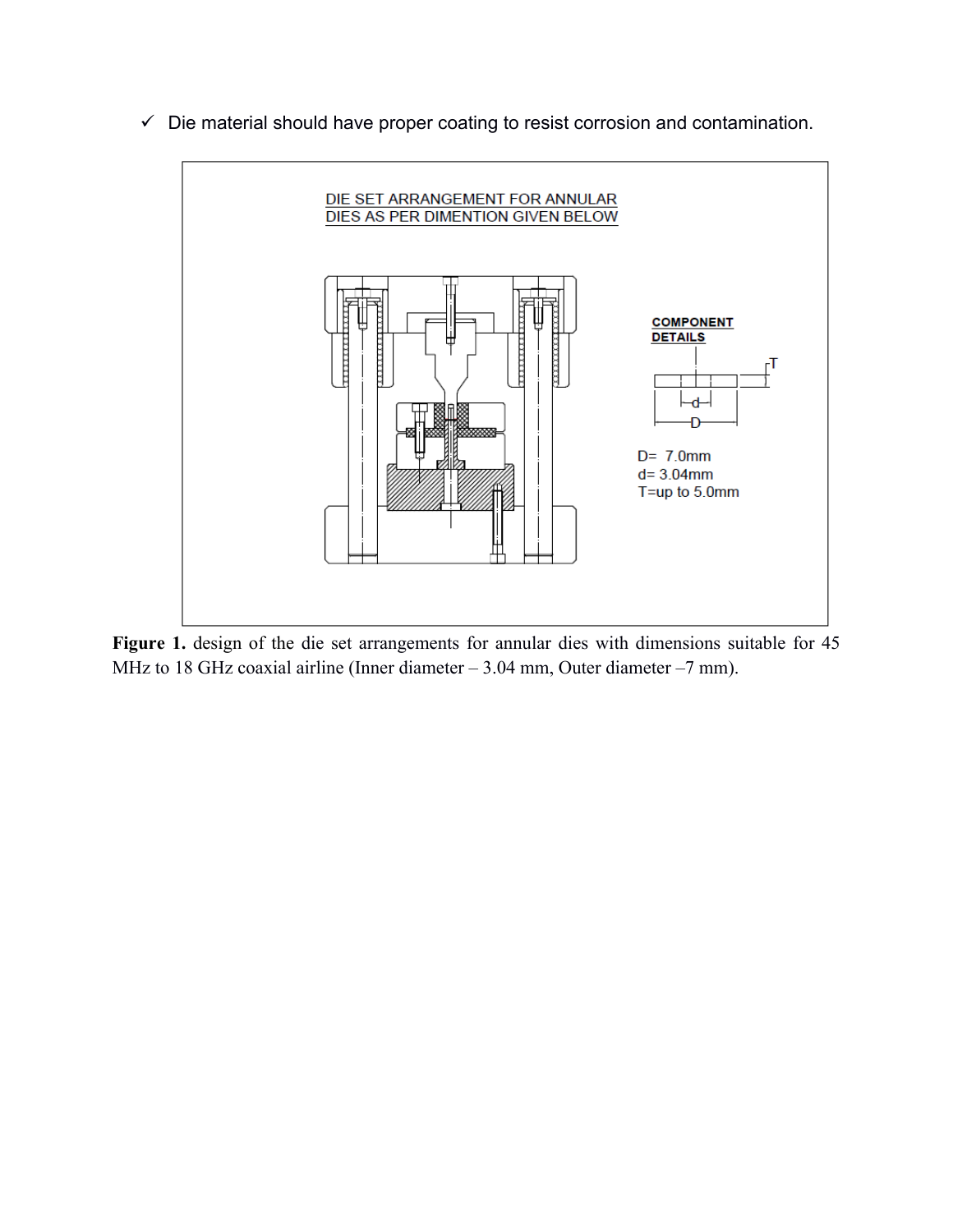

Figure 2. Design of the die set arrangements for annular dies with dimensions suitable for 45 MHz to 50 GHz coaxial airline (Inner diameter – 1.0423 mm, Outer diameter – 2.4 mm).

### *II. Die suitable to prepare dumbbell shaped materials for the tensile strength measurement*

- $\checkmark$  The required shape and dimension of the test sample to be moulded using the quoted die is shown in the Figure 3.
- $\checkmark$  The thickness of the material can be moulded should be up to 5 mm or above.
- $\checkmark$  Proper coating should be provided for the die material to resist corrosion and contamination.